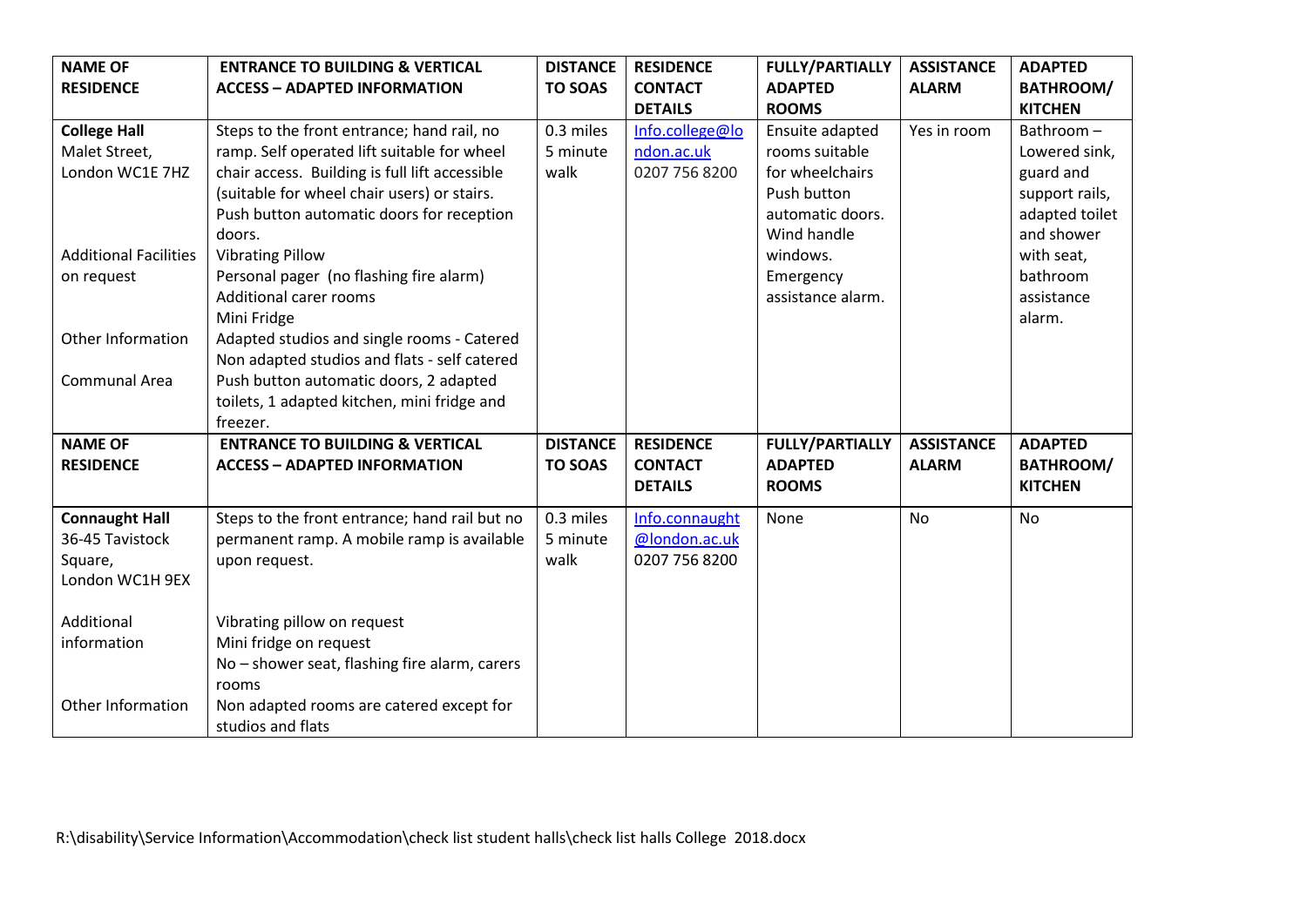| <b>NAME OF</b><br><b>RESIDENCE</b> | <b>ENTRANCE TO BUILDING &amp; VERTICAL</b><br><b>ACCESS - ADAPTED INFORMATION</b> | <b>DISTANCE</b><br><b>TO SOAS</b> | <b>RESIDENCE</b><br><b>CONTACT</b><br><b>DETAILS</b> | <b>FULLY/PARTIALLY</b><br><b>ADAPTED</b><br><b>ROOMS</b> | <b>ASSISTANCE</b><br><b>ALARM</b> | <b>ADAPTED</b><br><b>BATHROOM/</b><br><b>KITCHEN</b> |
|------------------------------------|-----------------------------------------------------------------------------------|-----------------------------------|------------------------------------------------------|----------------------------------------------------------|-----------------------------------|------------------------------------------------------|
| <b>Dinwiddy House</b>              | Level ground floor access into main                                               | 2.1 miles                         | dinwiddy.house                                       | 6 fully adapted                                          | Bathroom                          | Bathroom -                                           |
| 189 Pentonville Rd                 | entrance. Lift access available to all floors                                     | 20 minute                         | @sanctuary-                                          | single rooms (1                                          | assistance                        | Lowered sink                                         |
| London N1 9NF                      | (suitable for wheelchairs).                                                       | walk                              | students.com                                         | ground level)                                            | alarm.                            | guard and                                            |
|                                    |                                                                                   | 15 minute                         | 020 7841 0489                                        | with adapted en                                          |                                   | support rails.                                       |
| <b>Additional Facilities</b>       | Mini fridge                                                                       | drive                             |                                                      | suite bathroom                                           |                                   | Adapted toilet                                       |
| on request                         | <b>Vibrating Pillow</b>                                                           | 15                                |                                                      | suitable for                                             |                                   | and shower.                                          |
|                                    | No flashing fire alarm.                                                           | minutes                           |                                                      | wheelchair users.                                        |                                   | Seat in Shower                                       |
|                                    | No additional carer rooms                                                         | by public                         |                                                      |                                                          |                                   | Kitchen -                                            |
| Other Information                  | Self catered                                                                      | transport                         |                                                      |                                                          |                                   | lowered sink                                         |
|                                    | All adapted are ensuite.                                                          |                                   |                                                      |                                                          |                                   | and drainer.                                         |
|                                    |                                                                                   |                                   |                                                      |                                                          |                                   | Lowered                                              |
|                                    |                                                                                   |                                   |                                                      |                                                          |                                   | cooker.                                              |
|                                    |                                                                                   |                                   |                                                      |                                                          |                                   | Mini fridge                                          |
|                                    |                                                                                   |                                   |                                                      |                                                          |                                   | and freezer.                                         |
| <b>NAME OF</b>                     | <b>ENTRANCE TO BUILDING &amp; VERTICAL</b>                                        | <b>DISTANCE</b>                   | <b>RESIDENCE</b>                                     | <b>FULLY/PARTIALLY</b>                                   | <b>ASSISTANCE</b>                 | <b>ADAPTED</b>                                       |
| <b>RESIDENCE</b>                   | <b>ACCESS - ADAPTED INFORMATION</b>                                               | <b>TO SOAS</b>                    | <b>CONTACT</b>                                       | <b>ADAPTED</b>                                           | <b>ALARM</b>                      | <b>BATHROOM/</b>                                     |
|                                    |                                                                                   |                                   | <b>DETAILS</b>                                       | <b>ROOMS</b>                                             |                                   | <b>KITCHEN</b>                                       |
| <b>Garden Halls</b>                |                                                                                   |                                   |                                                      |                                                          |                                   |                                                      |
|                                    | Level access for front entrance. Fully lift                                       | 1.2 miles                         | Info.gardens@l                                       | Adapted ensuite                                          | Emergency                         | Bathroom-                                            |
| 1 Cartwright Gdns,                 | accessible (suitable for wheel chair users) or                                    | 11                                | ondon.ac.uk                                          | rooms with key                                           | assistance                        | Lowered sink,                                        |
| Kings Cross,                       | stairs. Automatic ID operated doors on                                            | minutes                           | 0333 241 3485                                        | fob automatic                                            | alarm.                            | guard and                                            |
| London,                            | selected corridors and adapted rooms                                              | walk                              |                                                      | doors. Suitable                                          | Bathroom                          | support rails.                                       |
| WC1H 9EN.                          |                                                                                   |                                   |                                                      | for Wheel chair                                          | assistance                        | Adapted toilet                                       |
|                                    |                                                                                   |                                   |                                                      | users. Tilt and                                          | alarm.                            | and shower                                           |
| <b>Additional Facilities</b>       | Mini fridge (Student to provide)                                                  |                                   |                                                      | electric                                                 |                                   | with seat.                                           |
| on request                         | <b>Vibrating Pillow</b>                                                           |                                   |                                                      | mechanisms for                                           |                                   | Kitchen $-$                                          |
|                                    | Flashing fire alarm.                                                              |                                   |                                                      | windows.                                                 |                                   | Adapted In                                           |
|                                    | Additional carer rooms                                                            |                                   |                                                      |                                                          |                                   | studio only-                                         |
|                                    |                                                                                   |                                   |                                                      |                                                          |                                   | lowered sink,                                        |
| Other Information                  | Self catered - studios and adapted rooms<br>Catered single rooms.                 |                                   |                                                      |                                                          |                                   | counters &<br>cupboards.                             |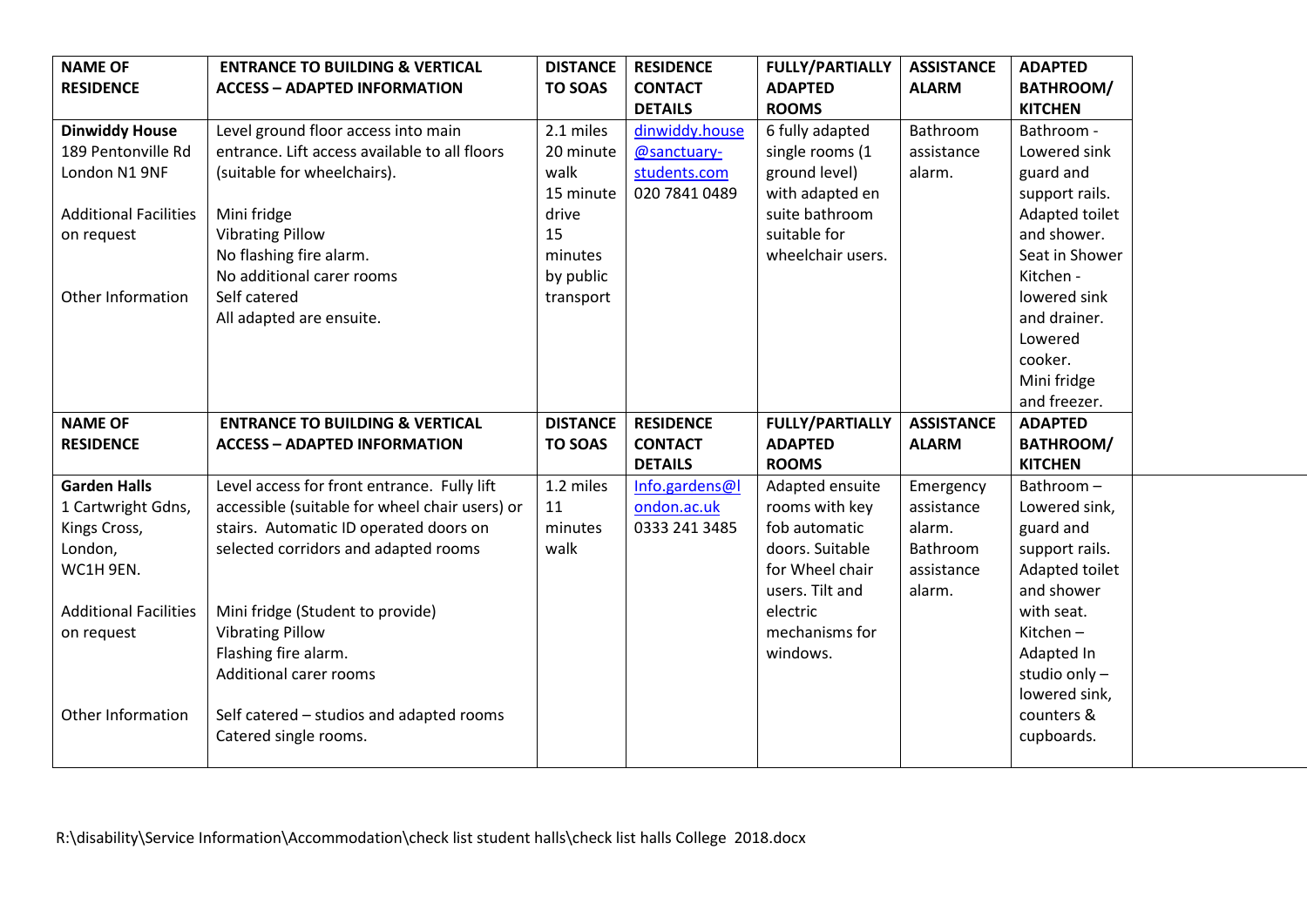| <b>NAME OF</b>               | <b>ENTRANCE TO BUILDING &amp; VERTICAL</b>   | <b>DISTANCE</b> | <b>RESIDENCE</b> | <b>FULLY/PARTIALLY</b> | <b>ASSISTANCE</b> | <b>ADAPTED</b>   |  |
|------------------------------|----------------------------------------------|-----------------|------------------|------------------------|-------------------|------------------|--|
| <b>RESIDENCE</b>             | <b>ACCESS - ADAPTED INFORMATION</b>          | <b>TO SOAS</b>  | <b>CONTACT</b>   | <b>ADAPTED</b>         | <b>ALARM</b>      | <b>BATHROOM/</b> |  |
|                              |                                              |                 | <b>DETAILS</b>   | <b>ROOMS</b>           |                   | <b>KITCHEN</b>   |  |
| <b>International Hall</b>    | Steps to the front entrance; hand rail, ramp | 0.3 miles       | Info.ih@london.  | 2 fully adapted        | Emergency         | Bathroom in      |  |
| Lansdowne                    | and Semi automatic doors. Lift access to all | 5 minute        | ac.uk            | single rooms           | assistance        | fully adapted -  |  |
| Terrace London               | levels (suitable for wheel chair users).     | walk            | 0207 822 3000    | with ensuite           | alarm in          | Lowered sink,    |  |
| WC1N 1AS                     |                                              |                 |                  | adapted                | room.             | guard and        |  |
|                              |                                              |                 |                  | bathroom.              | Bathroom          | support rails.   |  |
| <b>Additional Facilities</b> | Mini fridge (on request or provide own)      |                 |                  | 4 partially            | assistance        | Adapted toilet   |  |
| on request                   | <b>Vibrating Pillow</b>                      |                 |                  | adapted rooms.         | alarm.            | and shower       |  |
|                              | Flashing fire alarm                          |                 |                  | 1 single studio.       |                   | with seat. No    |  |
|                              | Additional carer rooms                       |                 |                  | Wind handle            |                   | kitchen.         |  |
|                              |                                              |                 |                  | mechanisms for         |                   | Kitchen -        |  |
| Other Information            | Studios/partially adapted rooms - self       |                 |                  | windows. Located       |                   | Partially        |  |
|                              | catered.                                     |                 |                  | ground/above           |                   | adapted and      |  |
|                              | Fully adapted - catered only.                |                 |                  | ground floor           |                   | studio have      |  |
|                              |                                              |                 |                  | level.                 |                   | non-adapted      |  |
|                              |                                              |                 |                  |                        |                   | kitchens.        |  |
| <b>NAME OF</b>               | <b>ENTRANCE TO BUILDING &amp; VERTICAL</b>   | <b>DISTANCE</b> | <b>RESIDENCE</b> | <b>FULLY/PARTIALLY</b> | <b>ASSISTANCE</b> | <b>ADAPTED</b>   |  |
| <b>RESIDENCE</b>             | <b>ACCESS - ADAPTED INFORMATION</b>          | <b>TO SOAS</b>  | <b>CONTACT</b>   | <b>ADAPTED</b>         | <b>ALARM</b>      | <b>BATHROOM/</b> |  |
|                              |                                              |                 | <b>DETAILS</b>   | <b>ROOMS</b>           |                   | <b>KITCHEN</b>   |  |
| <b>Paul Robeson Hse</b>      | Ground floor access into main and            | 2.1 miles       | PaulRobeson.Ho   | Partially adapted      | Bathroom          | Bathroom -       |  |
| 1 Penton Rise,               | accommodation block entrance. Lift access    | 20 minute       | use@sanctuary-   |                        | assistance        | Partially        |  |
| Clerkenwell,                 | available to all floors containing adapted   | walk            | students.com     |                        | alarm.            | adapted,         |  |
| London WC1X 9EH              | rooms.                                       | 15 minute       | 020 7841 0489    |                        |                   | adapted toilet,  |  |
|                              |                                              | drive           |                  |                        |                   | shower not       |  |
| <b>Additional Facilities</b> | No vibrating pillow, flashing alarms, mini   | 15              |                  |                        |                   | adjusted, no     |  |
| on request                   | fridge or additional carers rooms.           | minutes         |                  |                        |                   | seat.            |  |
|                              |                                              | by public       |                  |                        |                   | Kitchen $-$      |  |
| Other Information            | Self catered.                                | transport       |                  |                        |                   | One adapted      |  |
|                              |                                              |                 |                  |                        |                   | kitchen.         |  |
|                              |                                              |                 |                  |                        |                   | Remainder        |  |
|                              |                                              |                 |                  |                        |                   | non-adapted.     |  |
|                              |                                              |                 |                  |                        |                   |                  |  |

R:\disability\Service Information\Accommodation\check list student halls\check list halls College 2018.docx